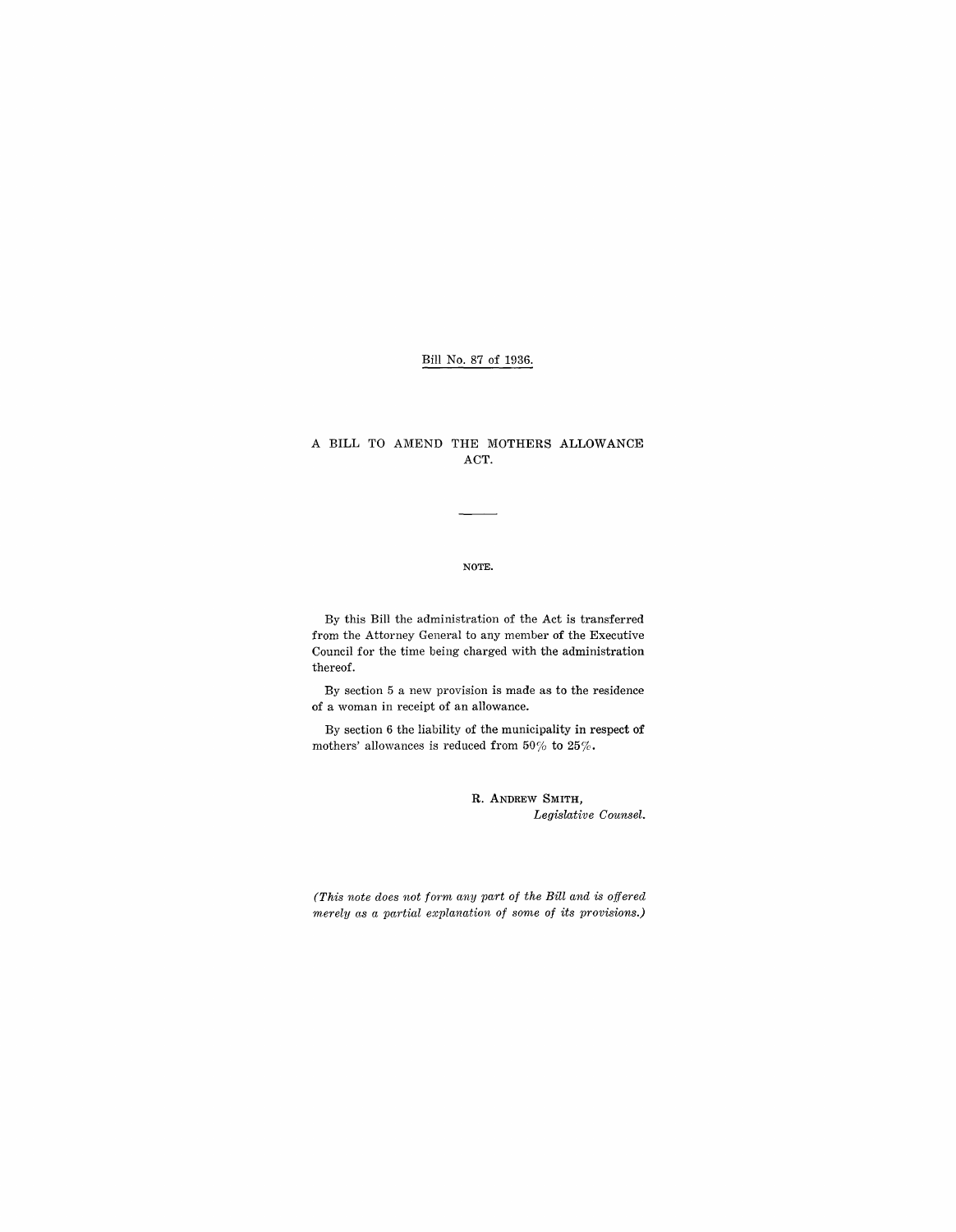# **BILL**

### No. 87 o£ 1936.

## An Act to amend The Mothers Allowance Act.

#### *(Assented to* , 1936.)

**HIS MAJESTY**, by and with the advice and consent of the Legislative Assembly of the Province of Alberta. enacts as follows: .

**1.** This Act may be cited as *"The Mothers Allowance*  Act Amendment Act, 1936."

**2.** *The Mothers Allowance Act*, being chapter 215 of the Revised Statutes of Alberta, 1922, is hereby amended as to section 2 thereof,-

- 
- (a) by inserting therein, immediately after paragraph (a) thereof, the following new paragraph:<br>"(a1) 'Minister' shall mean the member of the  $\frac{N}{2}$  Executive Council for the time being charged with the administration
- (b) by striking out paragraph  $(c)$  thereof and by substituting therefor the following: "(c) 'Superintendent' shall mean the Superintend
	- ent of Child Welfare appointed under *The Child Welfare Act."*

**3.** The said Act is further amended as to section 6 thereof by striking out the words "by the Attorney General", where the same occur therein, and by substituting therefor the words "by the Minister".

**4.** The said Act is further amended as to section 7 thereof by striking out the words "by the Attorney General", where the same occur therein, and by substituting therefor the words "by the Minister".

**5.** The said Act is further amended by inserting therein, immediately after section 7 thereof, the following new immediately after section 7 thereof, the following new section:<br>
"**7***a*. The allowance granted to a woman under this Act

shall be payable to her only so long as she actually resides within the boundaries of the municipality liable for payment of a proportion of the allowance:<br>"Provided that a woman otherwise entitled to or receiving

an allowance, upon obtaining the consent in writing of the municipality so liable or the Superintendent, may move to or remain in another municipality in the Province in which case the allowance payable to her shall be an amount which is fair and reasonable having regard to allowances paid under this Act to other women residing within the municipality liable as aforesaid."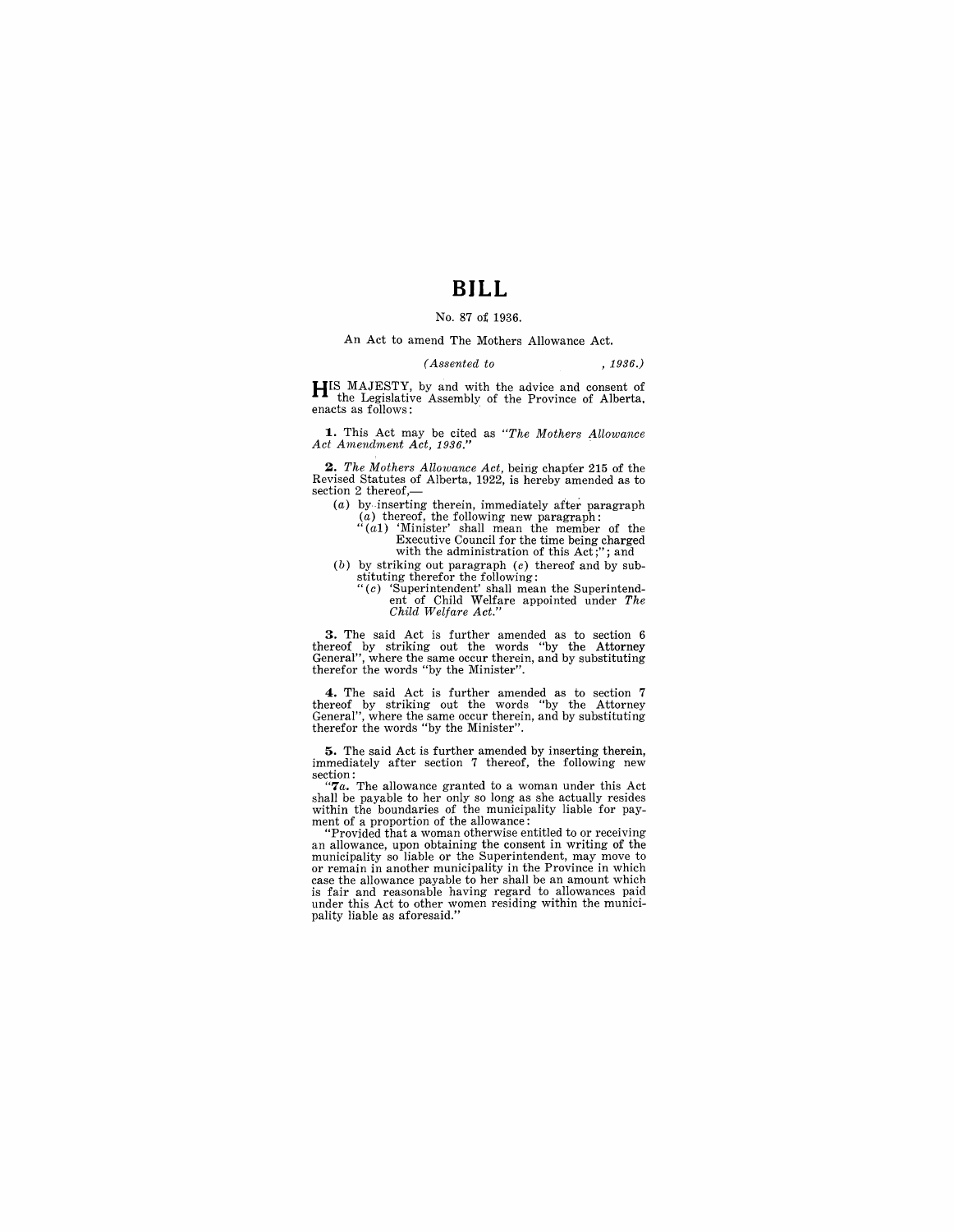**6.** The said Act is further amended as to section 8 thereof by striking out the same and by substituting there-

thereof by striking out the same and by substituting there-<br>for the following:<br>"S.—(1) The Minister shall monthly forward or cause<br>to be forwarded to the treasurer of each such municipality<br>a statement of all moneys expen the next preceding month in respect of any woman or<br>women; and the said municipality shall thereupon become<br>liable to the Province for an amount equal to twenty-five<br>per centum of the moneys so expended, and the said amoun the said municipality within thirty days after such statement is so forwarded, failing which the Provincial Treasurer may sue for and recover the same as a debt by action in his name against the said municipality as defend

trict under the provisions of this section shall be reimbursed to the Provincial Treasurer by the Minister of Municipal Affairs out of the district fund of such improvement district."

**7.** This Act shall come into force on the first day of July, 1936.

### 2